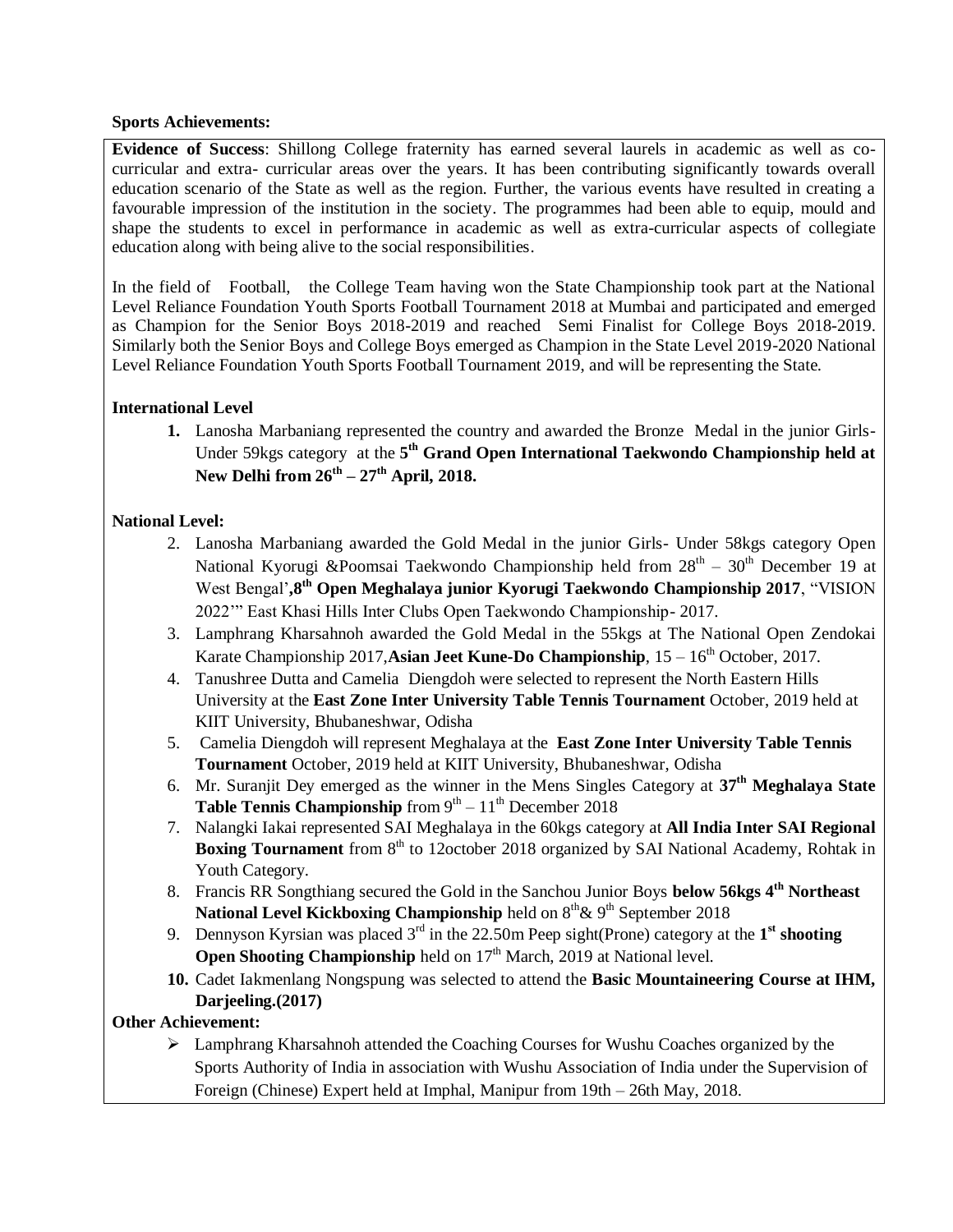- In 2108, lamphrangkharsahnoh represented Meghalaya as Coach in the 17th Sub- Junior national wushu Championship (Boys& Girls) held at M.A Stadium, Jammu and Kashmir from 27th – 31st March, 2018.
- Ms. ElsaricaUmdor studying Shillong College of H.S. Education has been undergoing training at PrakashPadukone Sports Management located at PadukoneDravid Centre for Sports Excellence, Bangalore from14th June to 26th August, 2019.
- Sankidaroi Sajem a graduate from Shillong College, is already a stimulus for many young women for her achievement at a young age. **She has been a coach and manager of Meghalaya Girls and Women's Football team.** She is also an official in the Meghalaya Baby League. Another feature to her glorious bonnet is she has participated in the **Blind Football Referee**  Training Course in Pattaya, Thailand organised by the International Blind Sports Federation.

# **The detailed lists of sportspersons from the College who participated in other disciplines at the National/State and University Level are as follows:-**

|                    | <b>Tournaments</b>                                                             |              |                                                                                                                      | <b>Achievements</b>                                                                                             |  |
|--------------------|--------------------------------------------------------------------------------|--------------|----------------------------------------------------------------------------------------------------------------------|-----------------------------------------------------------------------------------------------------------------|--|
| <b>Disciplines</b> | <b>Name</b>                                                                    | <b>Level</b> | <b>Name/No of Players</b>                                                                                            |                                                                                                                 |  |
|                    | Subroto Cup<br>organized by DSO<br>East Khasi Hills, 2016                      | District     | Ten players and Five<br>players were selected<br>to represent the<br><b>District and State</b><br>Team respectively. | Semi-Final                                                                                                      |  |
|                    | Redbull Neymar<br>Futsal<br>Tournament, 2016                                   |              |                                                                                                                      | Runners Up                                                                                                      |  |
|                    | Inter-College<br>organized by NEHU<br>2016                                     | University   |                                                                                                                      | Champion (Men)                                                                                                  |  |
| Football           | Subroto Cup<br>organized by DSO<br>East Khasi Hills.2017                       | District     | Runners-Up, Four<br>players were selected<br>to represent the<br><b>District and State</b><br>Team.                  | Runners-Up                                                                                                      |  |
|                    | <b>Reliance Foundation</b><br><b>Youth Sports Football</b><br>Tournament, 2017 | <b>State</b> |                                                                                                                      | Runners Up<br>(College Boys)<br>Runners Up(Senior<br>boys)                                                      |  |
|                    | Inter-College<br>organized by NEHU,<br>2017                                    | University   |                                                                                                                      | Champion (Men)                                                                                                  |  |
|                    | Subroto Cup<br>organized by DSO<br>East Khasi Hills, 2018                      | District     |                                                                                                                      | Quarter Finalist:<br>KitboklangKhyrie<br>m were selected to<br>represent the<br>District and the<br>State Team. |  |
|                    | <b>Reliance Foundation</b><br><b>Youth Sports Football</b><br>Tournament, 2018 | <b>State</b> |                                                                                                                      | <b>Shillong City</b><br>Champion (College<br>Boys)                                                              |  |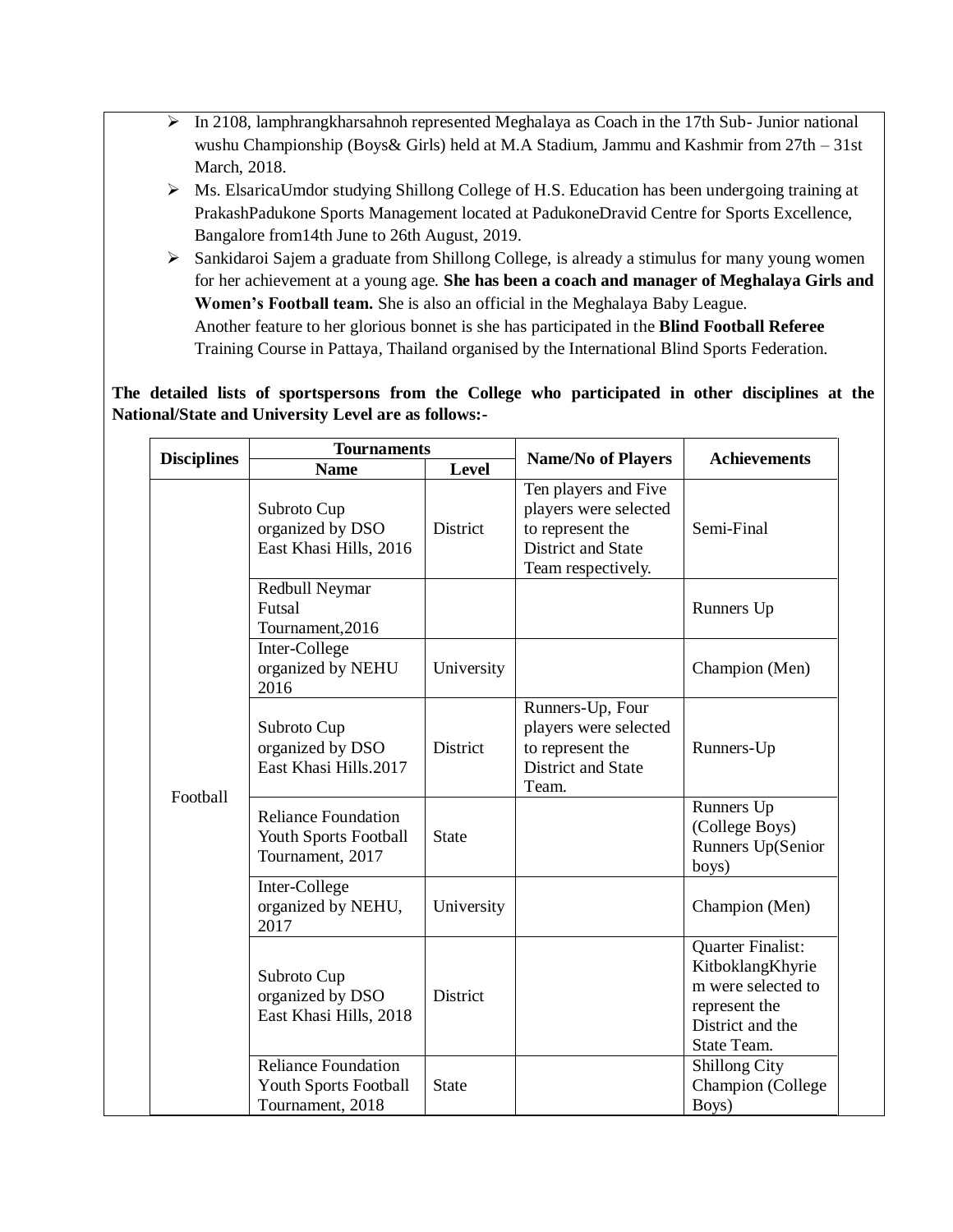|            |                                                                                                                                                                      |                   | <b>Shillong City</b><br>Champion (Senior<br>boys)                                                                                       |
|------------|----------------------------------------------------------------------------------------------------------------------------------------------------------------------|-------------------|-----------------------------------------------------------------------------------------------------------------------------------------|
|            | <b>Reliance Foundation</b><br>Youth Sports National<br>Football Tournament,<br>2018                                                                                  | National          | Semi Final List<br>(College Boys)<br>National Champion<br>(Senior boys)                                                                 |
|            | Inter-College<br>organized by NEHU,<br>2018                                                                                                                          | University        | Semi Finalist(Men)                                                                                                                      |
|            | Subroto Cup<br>organized by DSO<br>East Khasi Hills, 2019                                                                                                            | District          | Runner Up:<br><b>Saveme Tariang</b><br>and Glennys G.<br>Lynrah were<br>selected to<br>represent the<br>District and the<br>State Team. |
|            | <b>Reliance Foundation</b><br>Youth Sports Football<br>Tournament, 2019                                                                                              | <b>State</b>      | <b>Shillong City</b><br>Champion (College<br>Boys)                                                                                      |
|            | Inter-College<br>organized by NEHU,<br>2019                                                                                                                          | University        | Semi Finalist<br>(Men)<br>Runner Up<br>(Women)                                                                                          |
|            | 3X3 Inter-School<br><b>Basketball</b> tournament<br>organized by<br>Department of<br>Physical Education<br>and Sports<br>Development Cell,<br>Shillong College, 2016 | Inter-<br>College | Champion (Men)                                                                                                                          |
| Basketball | Inter-College oganised<br>by NEHU, 2016                                                                                                                              | University        | <b>Quarter Final</b><br>(Men)<br><b>Quarter Final</b><br>(Women)                                                                        |
|            | Inter-College oganised<br>by NEHU, 2017                                                                                                                              | University        | <b>Quarter Finalist</b><br>(Men)<br><b>Quarter Finalist</b><br>(Women)                                                                  |
|            | Inter-College oganised<br>by NEHU, 2018                                                                                                                              | University        | Semi Finalist<br>(Men)<br>Runner-Up<br>(Women)                                                                                          |
|            | Inter-College oganised<br>by NEHU, 2019                                                                                                                              | University        | Quarter Finalist<br>(Men)<br>Semi Finalist<br>(Women)                                                                                   |
| Badminton  | Inter-College                                                                                                                                                        | University        | Semi Final (Men &                                                                                                                       |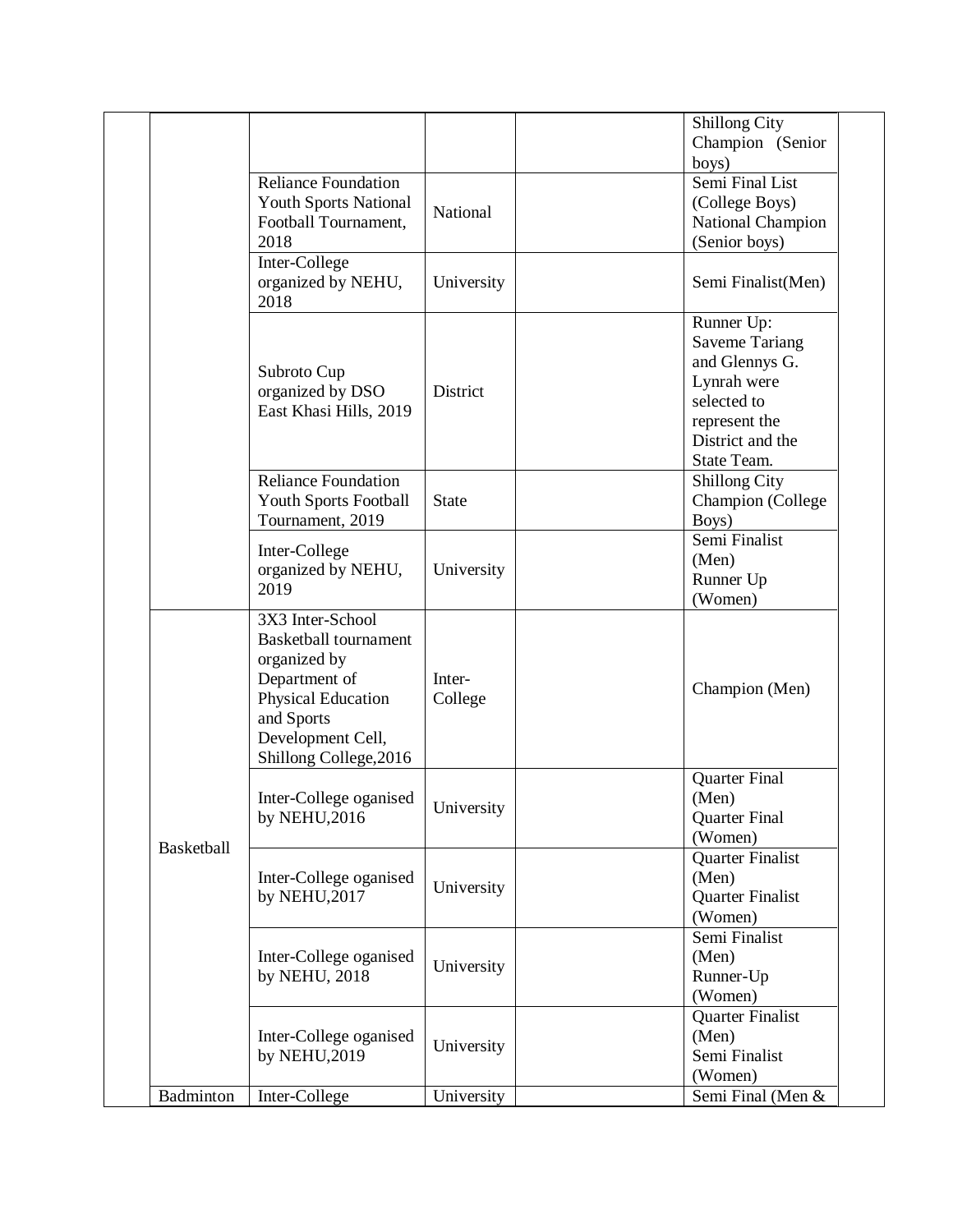|                 | organized by NEHU<br>2016                                                                                                |            | Women)<br>Cheryl Mawlieh<br>got selected to<br>represent the<br>University.                                                                                                                                                                                                   |  |
|-----------------|--------------------------------------------------------------------------------------------------------------------------|------------|-------------------------------------------------------------------------------------------------------------------------------------------------------------------------------------------------------------------------------------------------------------------------------|--|
|                 | $2nd$ Inter School<br>Badminton<br>Tournament, 2016                                                                      | University | Semi Final (Boys)                                                                                                                                                                                                                                                             |  |
|                 | Inter-College oganised<br>by NEHU<br>2017                                                                                | University | Semi Finalist (<br>Women)<br><b>Quarter Finalist</b><br>(Boys)                                                                                                                                                                                                                |  |
|                 | Inter-College oganised<br>by NEHU<br>2018                                                                                | University | Semi Finalist (<br>Women)                                                                                                                                                                                                                                                     |  |
|                 | Inter-College oganised<br>by NEHU<br>2019                                                                                | University | Runner Up (<br>Women)                                                                                                                                                                                                                                                         |  |
|                 | Inter-College oganised<br>by NEHU<br>2016                                                                                | University | Semi Final (Men)                                                                                                                                                                                                                                                              |  |
|                 | Inter-College oganised<br>by NEHU,2017                                                                                   | University | Semi Finalist<br>(Men)                                                                                                                                                                                                                                                        |  |
|                 | Inter-College<br>organized by NEHU,<br>2018                                                                              | University | Semi Finalist<br>(Men)                                                                                                                                                                                                                                                        |  |
|                 | 37 <sup>th</sup> Meghalaya State<br><b>Table Tennis</b><br>Championship from<br>$9th - 11th$ December<br>2018            | National   | Mr. Suranjit Dey<br>emerged as the<br>winner in the Mens<br>Singles Category.                                                                                                                                                                                                 |  |
| Table<br>Tennis | Inter-College<br>organized by NEHU,<br>2019                                                                              | University | Semi Finalist<br>(Men)<br>Champion<br>(Women)                                                                                                                                                                                                                                 |  |
|                 | $81st$ Junior & Youth<br>National<br>Chamionships held in<br>Jammu J&K from $2^{nd}$ -<br>8 <sup>th</sup> December, 2019 | National   | Tanushree Dutta<br>and Camelia<br>Diengdoh were<br>selected to<br>represent the North<br>Eastern Hills<br>University at the<br>East Zone Inter<br><b>University Table</b><br><b>Tennis Tournament</b><br>October, 2019 held<br>at KIIT University,<br>Bhubaneshwar,<br>Odisha |  |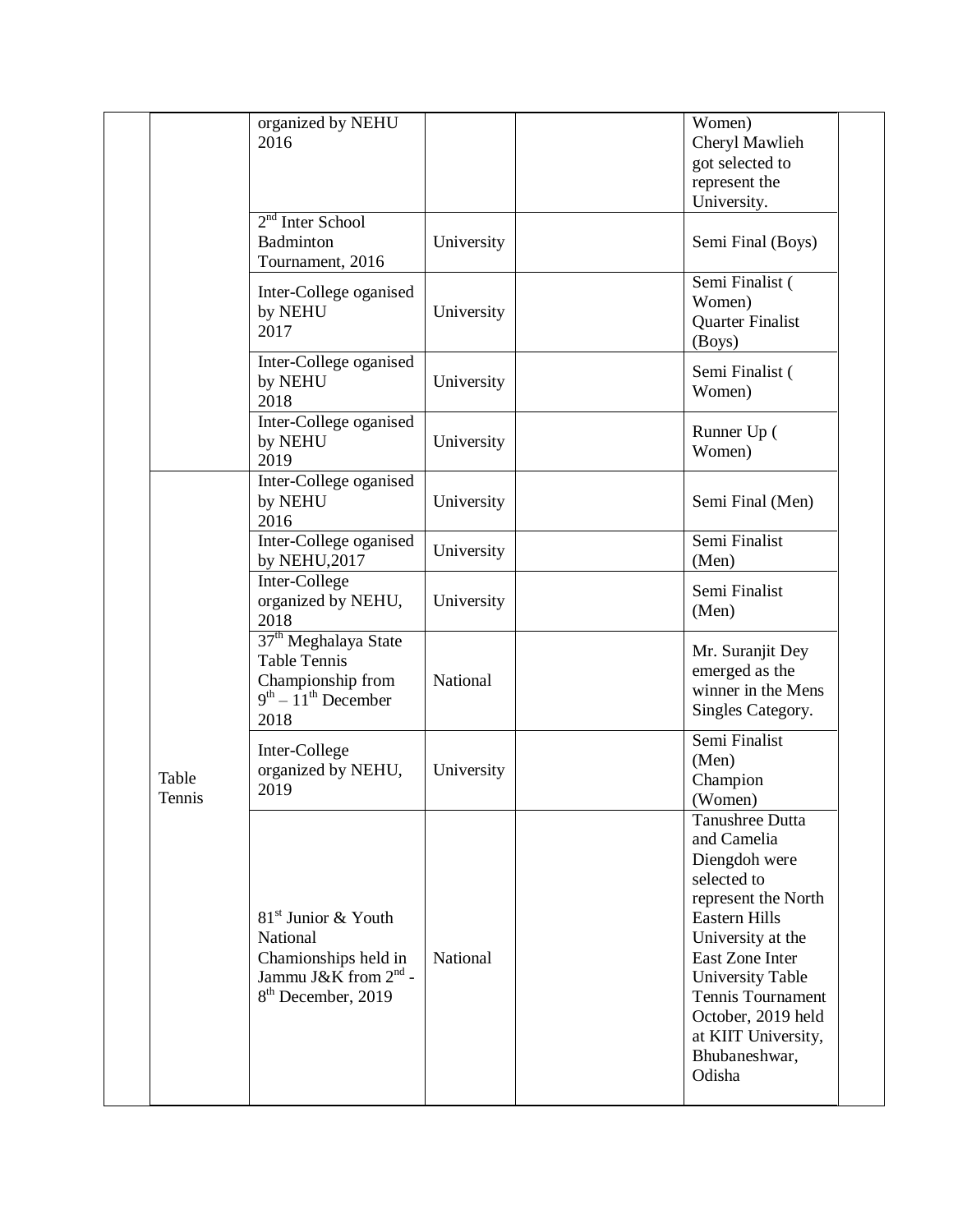|  |        |                                                                                                                                        |              | Camelia Diengdoh<br>will represent<br>Meghalaya at the<br>said Tournament.                          |  |
|--|--------|----------------------------------------------------------------------------------------------------------------------------------------|--------------|-----------------------------------------------------------------------------------------------------|--|
|  |        | Inter-College<br>organized by EHU,<br>2016                                                                                             | University   | $4th$ Position in the<br>Table Tally.                                                               |  |
|  | Chess  | Inter-College<br>organized by NEHU,<br>2017                                                                                            | University   | $3rd$ Position in the<br>Table Tally.                                                               |  |
|  |        | $7th$ Inter College<br><b>Karate Tournament</b><br>organized by<br>Meghalaya Karate Do<br>Association, 2016                            | <b>State</b> | 2 Gold,<br>2 Silver,<br>1 Bronze                                                                    |  |
|  |        | "VISION 2022"" East<br>khasi Hills Inter Clubs<br>Open Taekwondo<br>Championship-2017                                                  | National     | Lanosha<br>Marbaniang<br>awarded the Gold<br>Medal in the junior<br>Girls- Under 63kgs<br>category. |  |
|  |        | 8 <sup>th</sup> Open Meghalaya<br>junior Kyorugi<br>Taekwondo<br>Championship 2017                                                     | National     | Lanosha<br>Marbaniang<br>awarded the Gold<br>Medal in the junior<br>Girls- Under 59kgs<br>category. |  |
|  | Karate | 4 <sup>th</sup> Northeast India<br>JeetKune Do<br>Championship $26^{th}$ –<br>$27th$ August, 2017                                      | National     | Lamphrang<br>Kharsahnoh<br>awarded the Gold<br>Medal in the 55kgs.                                  |  |
|  |        | 3 <sup>rd</sup> Northeast India<br>JeetKune Do<br>Championship 10 <sup>th</sup><br>September, 2017                                     | National     | Lamphrang<br>Kharsahnoh<br>awarded the Gold<br>Medal in the 55 kgs.                                 |  |
|  |        | 4 <sup>th</sup> Open National All<br>Martial Art games 17 <sup>th</sup><br>$-18^{th}$ September,<br>2017 held at Assam.                | National     | Lamphrang<br>Kharsahnoh<br>awarded the Gold<br>Medal in the $50+$<br>kgs.                           |  |
|  |        | National JeetKune Do<br>Chamionship $9^{th} - 10^{th}$<br>September held<br>Kolkata West Bengal                                        | National     | Lamphrang<br>Kharsahnoh<br>awarded the Gold<br>Medal in the 55kgs.                                  |  |
|  |        | The National Open<br>Zendokai Karate<br>Championship 2017<br>Asian JeetKune-Do<br>Championship, 15 -<br>16 <sup>th</sup> October, 2017 | National     | Lamphrang<br>Kharsahnoh<br>awarded the Gold<br>Medal in the Black<br>$Belt - 55kgs.$                |  |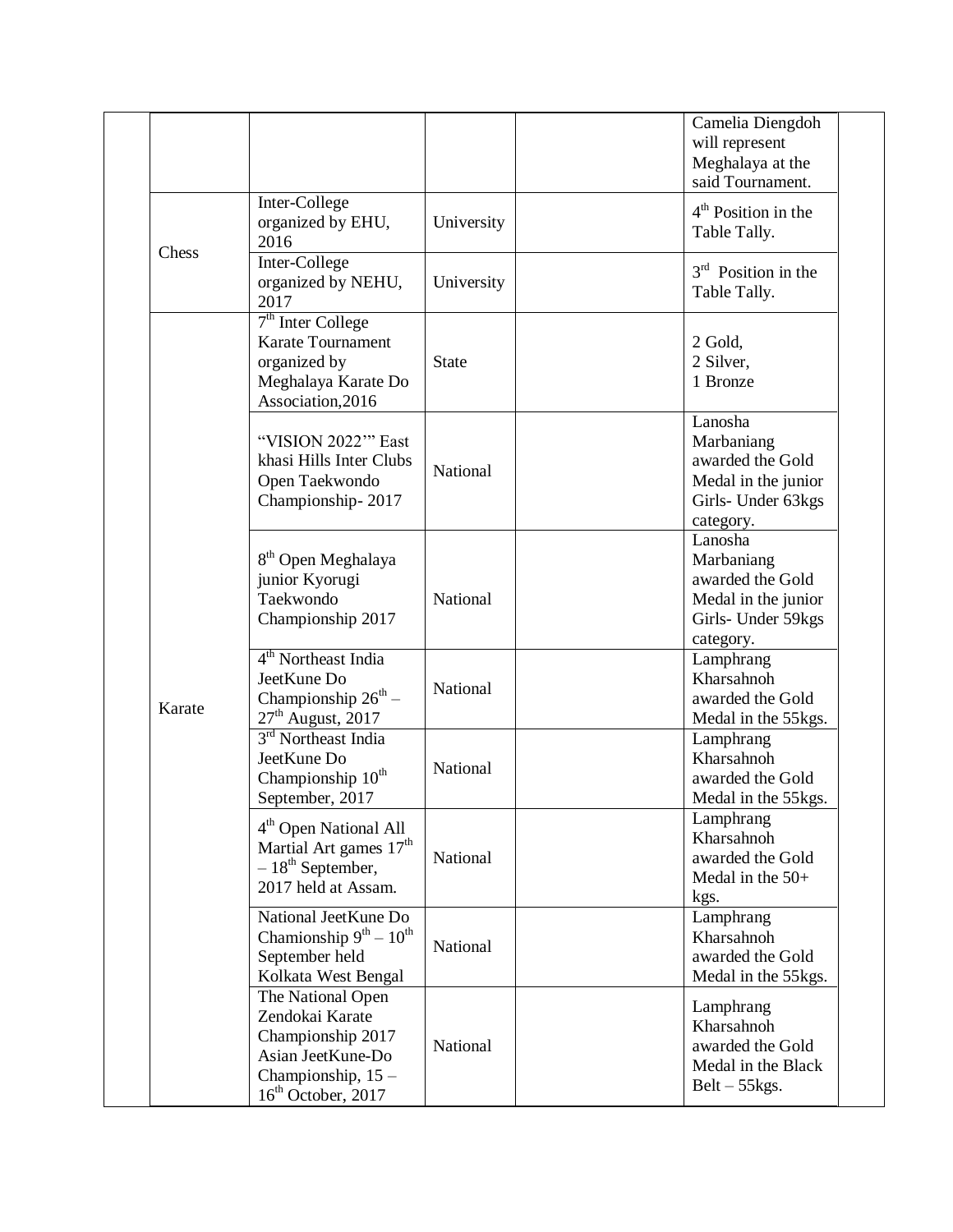|  |       | Asian JeetKune-Do<br>Championship, 15 -<br>$16th$ October, 2017                                                                                  | National          | Lamphrang<br>Kharsahnoh<br>awarded the Gold<br>Medal in the Senior<br>Men Full Contact -<br>$51$ kgs.                                       |  |
|--|-------|--------------------------------------------------------------------------------------------------------------------------------------------------|-------------------|---------------------------------------------------------------------------------------------------------------------------------------------|--|
|  |       | 5 <sup>th</sup> Grand Open<br>International<br>Taekwondo<br>Championshipheld at<br>New Delhi from $26^{\text{th}}$ –<br>$27th$ April, 2018.      | National          | Lanosha<br>Marbaniang<br>represented<br>Meghalaya and<br>awarded the Bronze<br>Medal Medal in the<br>junior Girls- Under<br>59kgs category. |  |
|  |       | <b>Open National</b><br>Kyorugi&Poomsai<br>Taekwondo<br>Championship held<br>from $28^{th} - 30^{th}$<br>December 19 at West<br>Bengal.          | National          | Lanosha<br>Marbaniang<br>awarded the Gold<br>Medal in the Junior<br>58kgs category(<br>Representing<br>Meghalaya state).                    |  |
|  |       | 5 <sup>th</sup> Grand Open<br>International<br>Taekwondo<br>Championship                                                                         | Internatio<br>nal | Lanosha<br>Marbaniang<br>awarded the Bronze<br>Medal in the junior<br>Girls- Under 59kgs<br>category<br>(Representing<br>Country India).    |  |
|  |       | 25 <sup>th</sup> Senior National<br>Wushu Championship<br>held at Ranchi,<br>Jharkhand from $25^{\text{th}}$ -<br>30 <sup>th</sup> January, 2017 | National          | Lamphrang<br>Kharsahnoh<br>Represented<br>Meghalaya in the<br>Below 50kg Event.                                                             |  |
|  | Wushu | Sports Authority of<br>india held at Imphal,<br>Manipur from $19^{th}$ –<br>$26^{th}$ May, 2018                                                  | National          | Lamphrang<br>kharsahnoh<br>attended the<br><b>Coaching Courses</b><br>for wushu Coaches.                                                    |  |
|  |       | All India Inter<br>university Wushu held<br>in Punjab university,<br>Chandigarh.                                                                 | National          | Lamphrang<br>Kharsahnoh<br>awarded the Bronze<br>Medal.                                                                                     |  |
|  |       | 1 <sup>st</sup> north East Olympic<br>Games. $24^{th} - 28^{th}$ ,<br>October, 2018 held at<br>Imphal.                                           | National          | Lamphrang<br>Kharsahnoh<br>awarded the Bronze<br>Medal in the<br>Sanda(-56kg).                                                              |  |
|  |       | XVI Meghalaya State<br>Level Wushu                                                                                                               | <b>State</b>      | Francis RR<br>Songthiang secured                                                                                                            |  |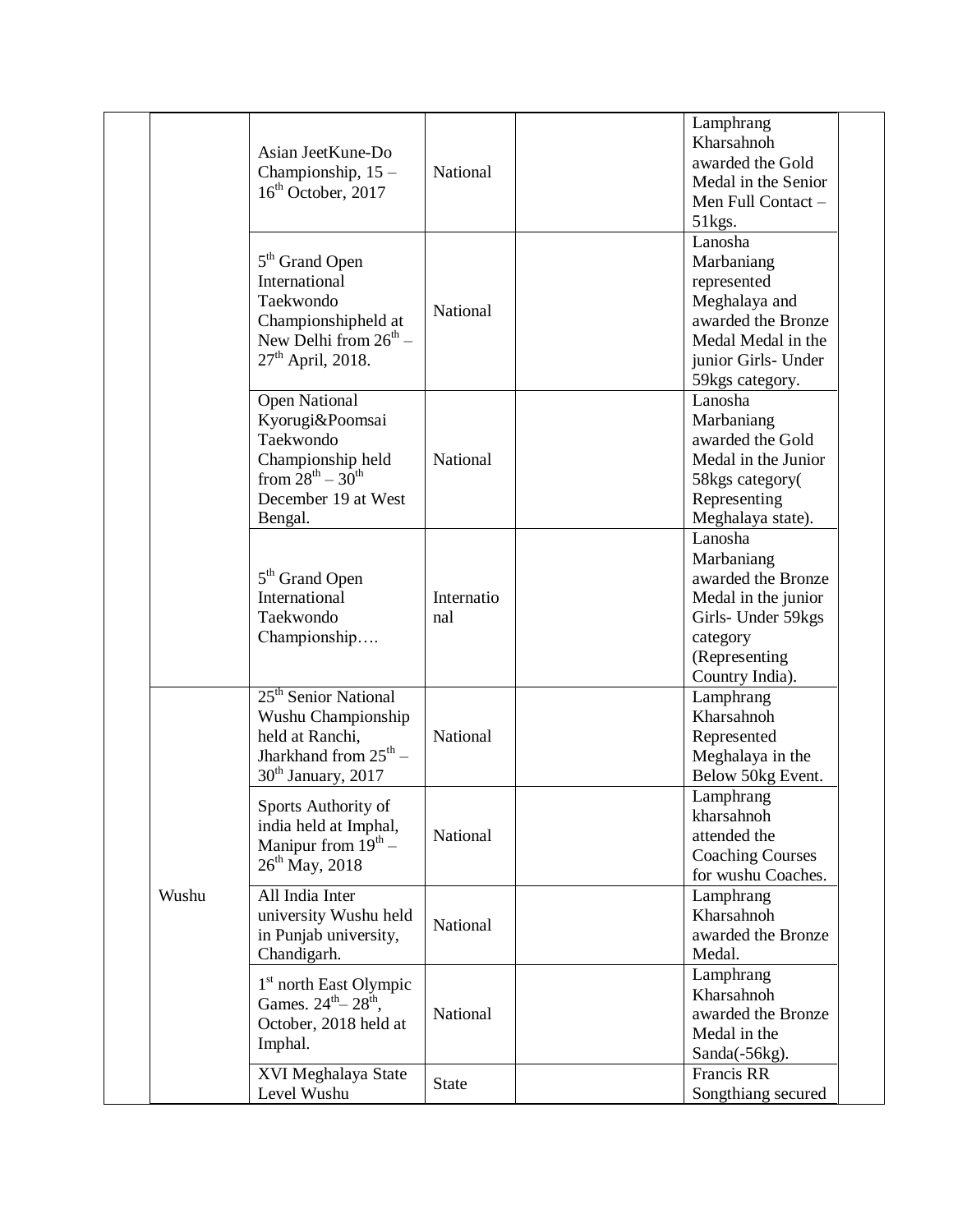|                    | Championship held on<br>$11^{th}$ & $12^{th}$ December,<br>2018                                                                                                                |              | the Gold in the<br>Sanchou Junior<br>Boys below 56kgs.                                                                 |
|--------------------|--------------------------------------------------------------------------------------------------------------------------------------------------------------------------------|--------------|------------------------------------------------------------------------------------------------------------------------|
| Arm<br>wrestling   | Inter College<br>organized by<br>Meghalaya Arm<br><b>Wrestling Association</b>                                                                                                 | <b>State</b> | Ranked Over the<br>Top among the<br>Colleges.                                                                          |
|                    | Organized by Boxing<br>association of East<br>Khasi Hills District                                                                                                             | District     | Maybiful Biam<br>awarded as the Best<br>Boxer among the<br>Elite Men<br>Category.                                      |
| Boxing             | All India Inter SAI<br><b>Regional Boxing</b><br>Tournament from 8 <sup>th</sup><br>to 12october 2018<br>organized by SAI<br>National Academy,<br>Rohtak in Youth<br>Category. | National     | Nalangki Iakai<br>represented SAI<br>Meghalaya in the<br>60kgs category.                                               |
|                    | 1 <sup>st</sup> North East Olympic<br>Game.Held At<br>Imphal, Manipur 24 <sup>th</sup><br>To 28 <sup>th</sup> October 2018<br>By Securing Third<br>Place.                      | National     | Nalangki Iakai<br>represented<br>Meghalaya in the<br>60-64kgs category<br>By Securing Third<br>Place.                  |
| Kickboxing         | 4 <sup>th</sup> Northeast National<br>Level Kickboxing<br>Championship held on<br>$8th \& 9th$ September<br>2018                                                               | National     | Francis RR<br>Songthiang of<br>Meghalaya<br>emerged as the<br>Champion in the<br><b>Light Contact</b><br>below 56 kgs. |
| Cricket            | <b>NEHU</b> Inter-College<br>Men Cricket<br>Tournament, 2018                                                                                                                   | University   | Runner Up (Men)                                                                                                        |
|                    | <b>NEHU</b> Inter-College<br>Men Cricket<br>Tournament, 2019                                                                                                                   | University   | Runner Up (Men)                                                                                                        |
| Shooting           | $1st$ shooting Open<br>Shooting<br>Championship held on<br>$17th$ March, 2019                                                                                                  | National     | Dennyson Kyrsian<br>was placed $3rd$ in<br>the 22.50m Peep<br>sight(Prone)<br>category.                                |
| Mountainee<br>ring | Attended the Basic<br>Mountaineering                                                                                                                                           | National     | Cadet Iakmenlang<br>Nongspung                                                                                          |